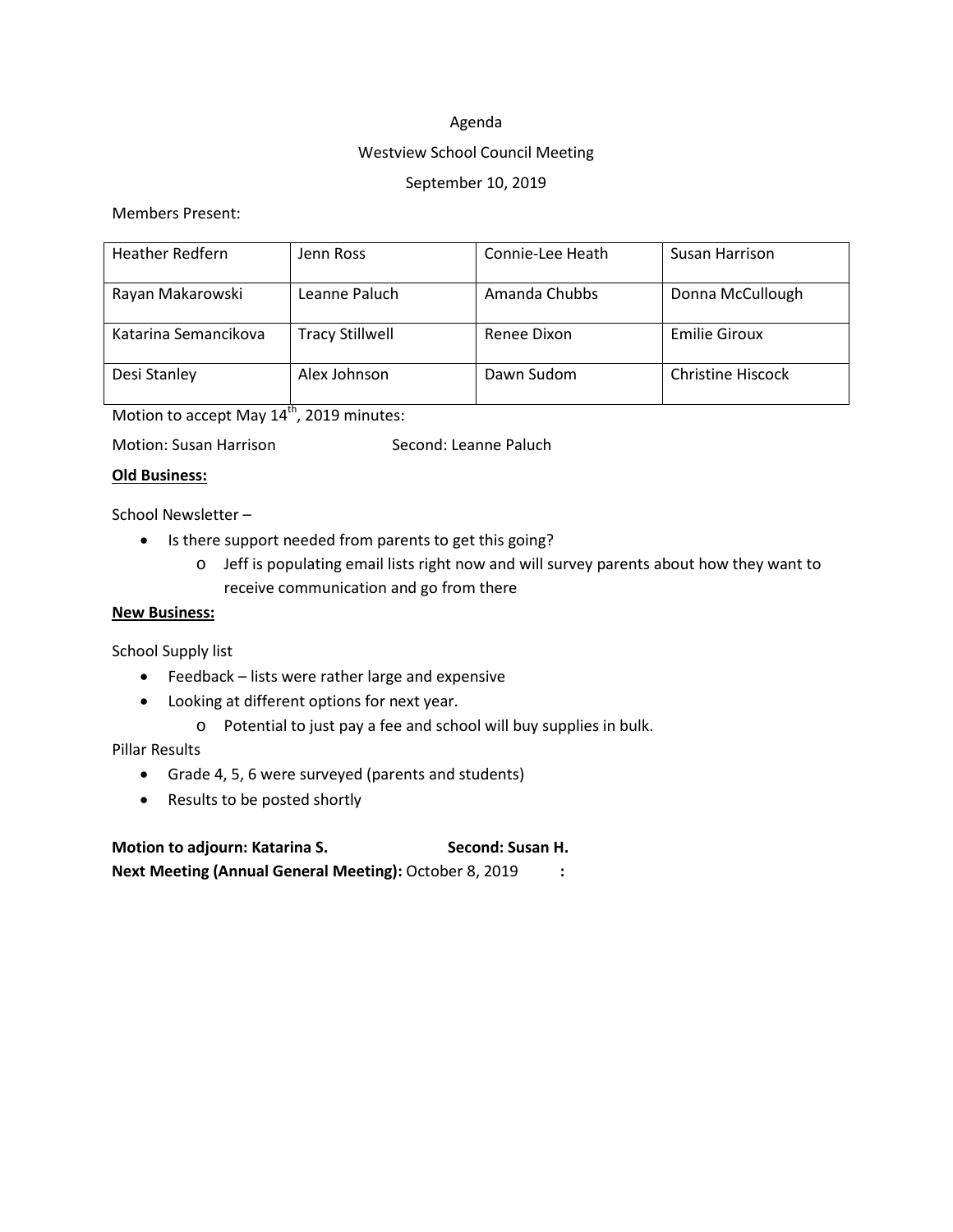## Agenda Westview School Parents Association Meeting September 10<sup>th</sup>, 2019

## **Motion to accept May 14th, 2019 minutes:**

### **Treasurers Report**

Playground: \$21 309.77 Casino: \$ 33 643.59 Regular: \$ 1796.26

## **Requests for Funding**

Requestor: Katarina Semancikova

- ASCA to review our bylaws before we submit them to AGLC.
- $5100$

Motion: Jenn Ross Second: Connie-Lee Heath

### **Breakfast Program**

- Require a new parent to run this program (potentially)
- Would need to organize volunteers, plan & shop
- Summit GM would like to present their \$1000 cheque
	- $\circ$  Ask them to come in for the September 26<sup>th</sup> assembly

### **Fundraising**

- Box of Cards
	- o Ontario company
	- o Box of Christmas & Birthday cards
	- o Different idea for us
	- o Profits are good
- Little Caesar's
	- o Conflicts with our healthy eating policy
- SYSCO
	- o Meat fundraiser
	- o \$20 profit per box
	- o Rhonda will be looking into Meat Shoppe & Premium Meats as options as well
- Budding Artists Not a lot of interest
- Growing Smiles will plan again for Christmas
- Cook Book Susan and Rhonda to look into this more a lot of interest and support
- Clara Clark Sheets Not interested
- Boston Pizza 5% cash back. All parents just submit your receipts in the office
- M&M Days Look at a day for the spring
- Gift Card fundraiser Save-on and Superstore Need more information
- FunScript No interest